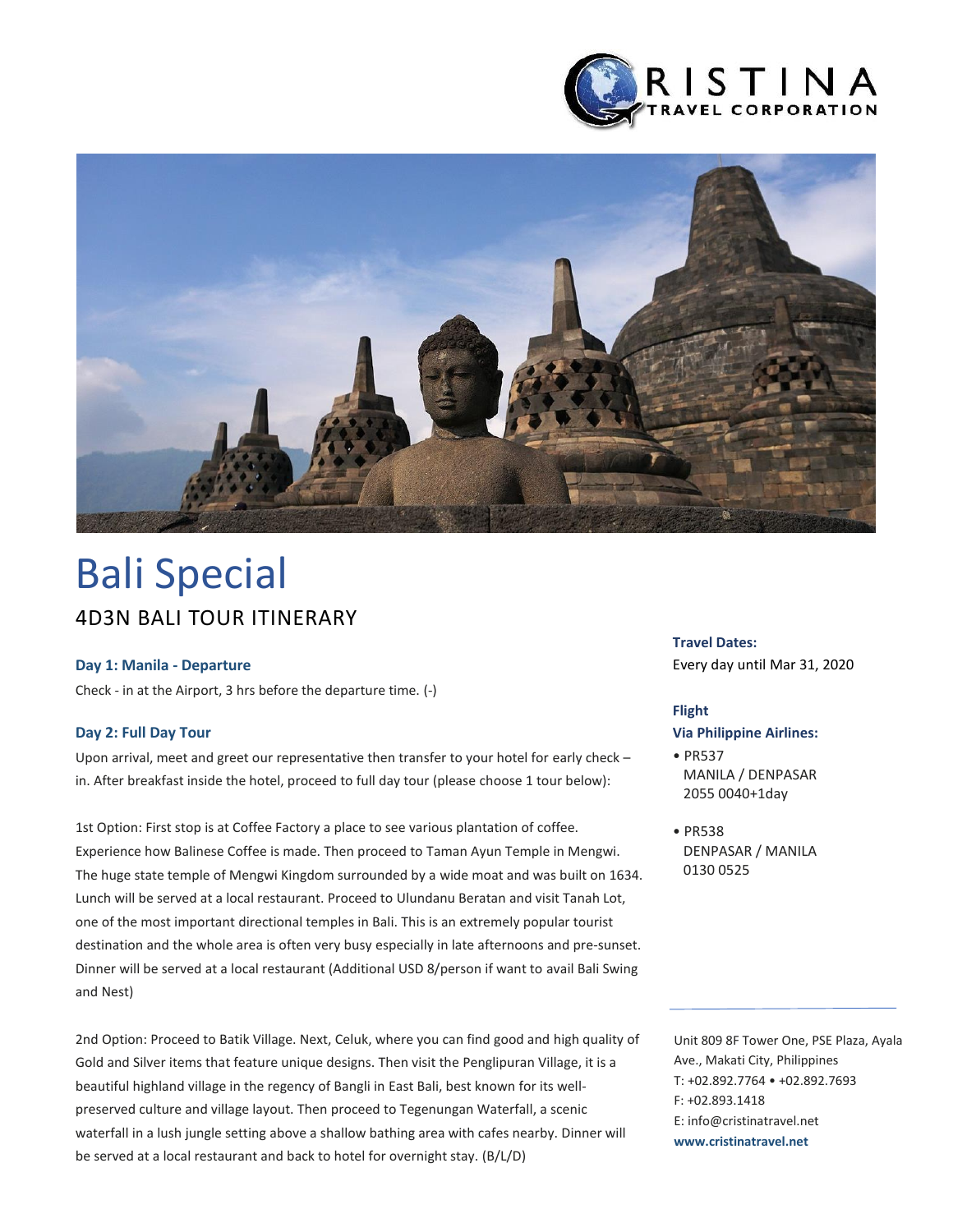#### **Day 3: Free Time**

After breakfast inside hotel, the rest of the day free at your own leisure or you can avail optional tour from us. (B)

#### **Day 4: Uluwatu Tour - Departure**

Breakfast at your hotel and check out. Meet your guide at the lobby and transfer to Uluwatu Pura Luhur, one of the most spectacular temples on the island of Bali. Then last stop at Duty Free Shop. Lunch at your own arrangement and dinner will be served at a local restaurant. After tour transfer to airport for your flight back to Manila. (B/D)



Unit 809 8F Tower One, PSE Plaza, Ayala Ave., Makati City, Philippines T: +02.892.7764 • +02.892.7693 F: +02.893.1418 E: info@cristinatravel.net **www.cristinatravel.net**